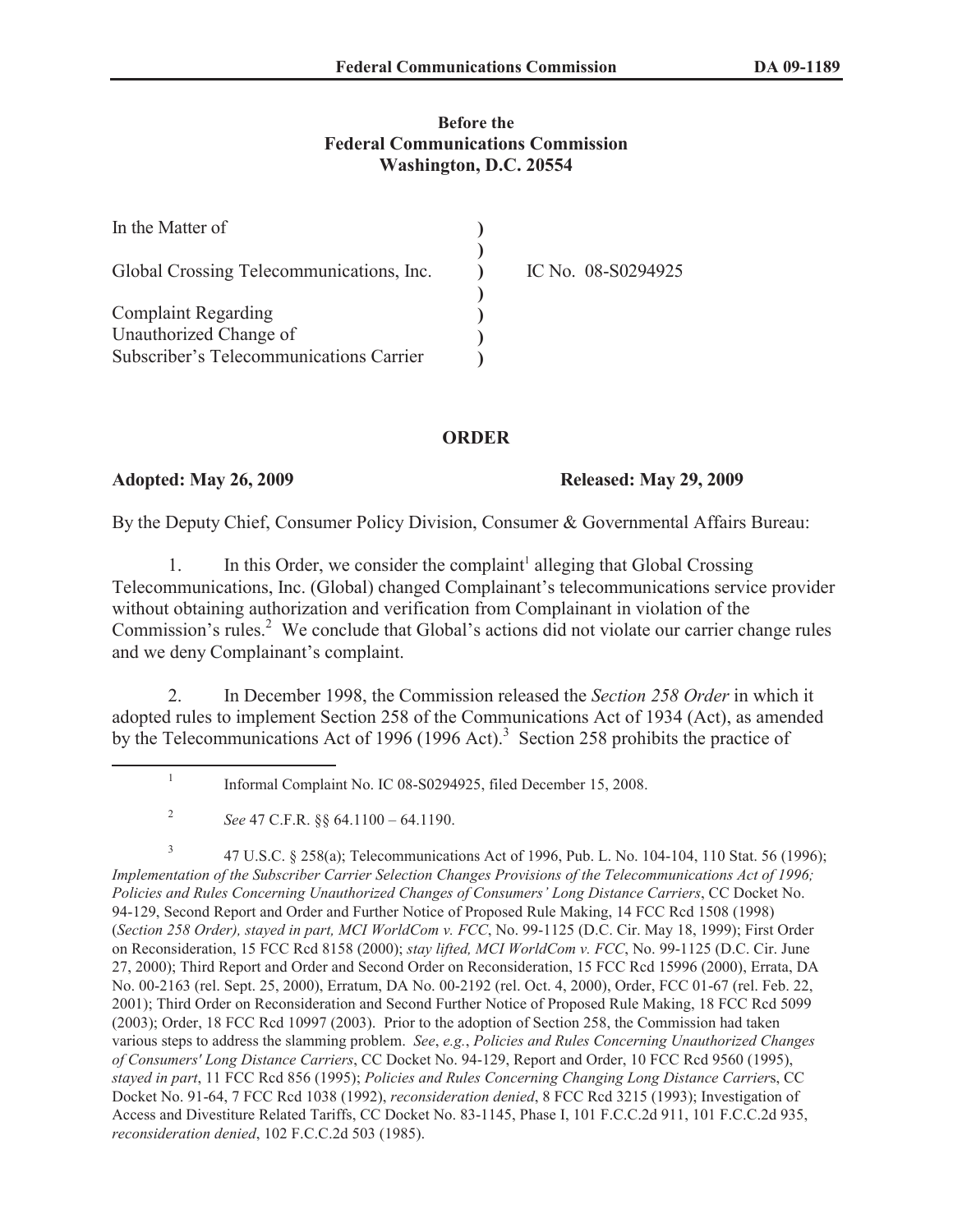"slamming," the submission or execution of an unauthorized change in a subscriber's selection of a provider of telephone exchange service or telephone toll service.<sup>4</sup> In the *Section 258 Order*, the Commission adopted aggressive new rules designed to take the profit out of slamming, broadened the scope of the slamming rules to encompass all carriers, and modified its existing requirements for the authorization and verification of preferred carrier changes. The rules require, among other things, that a carrier receive individual subscriber consent before a carrier change may occur.<sup>5</sup> Pursuant to Section 258, carriers are absolutely barred from changing a customer's preferred local or long distance carrier without first complying with one of the Commission's verification procedures.<sup>6</sup> Specifically, a carrier must: (1) obtain the subscriber's written or electronically signed authorization in a format that meets the requirements of Section 64.1130; (2) obtains confirmation from the subscriber via a toll-free number provided exclusively for the purpose of confirming orders electronically; or (3) utilize an independent third party to verify the subscriber's order.<sup>7</sup>

3. The Commission also has adopted liability rules. These rules require the carrier to absolve the subscriber where the subscriber has not paid his or her bill. In that context, if the subscriber has not already paid charges to the unauthorized carrier, the subscriber is absolved of liability for charges imposed by the unauthorized carrier for service provided during the first 30 days after the unauthorized change. $8$  Where the subscriber has paid charges to the unauthorized carrier, the Commission's rules require that the unauthorized carrier pay 150% of those charges to the authorized carrier, and the authorized carrier shall refund or credit to the subscriber 50% of all charges paid by the subscriber to the unauthorized carrier.<sup>9</sup> Carriers should note that our actions in this Order do not preclude the Commission from taking additional action, if warranted, pursuant to Section 503 of the Act.<sup>10</sup>

4. We received Complainant's complaint on December 15, 2008, alleging that Complainant's telecommunications service provider had been changed from AT&T to Global without Complainant's authorization. Pursuant to Sections 1.719 and 64.1150 of our rules, $^{11}$  we

4 47 U.S.C. § 258(a).

5 *See* 47 C.F.R. § 64.1120.

7 *See* 47 C.F.R. § 64.1120(c). Section 64.1130 details the requirements for letter of agency form and content for written or electronically signed authorizations. 47 C.F.R. § 64.1130.

8 *See* 47 C.F.R. §§ 64.1140, 64.1160. Any charges imposed by the unauthorized carrier on the subscriber for service provided after this 30-day period shall be paid by the subscriber to the authorized carrier at the rates the subscriber was paying to the authorized carrier at the time of the unauthorized change. *Id.*

9 *See* 47 C.F.R. §§ 64.1140, 64.1170.

<sup>10</sup> *See* 47 U.S.C. § 503.

<sup>11</sup> 47 C.F.R. § 1.719 (Commission procedure for informal complaints filed pursuant to Section 258 of the Act); 47 C.F.R. § 64.1150 (procedures for resolution of unauthorized changes in preferred carrier).

<sup>6</sup> 47 U.S.C. § 258(a).